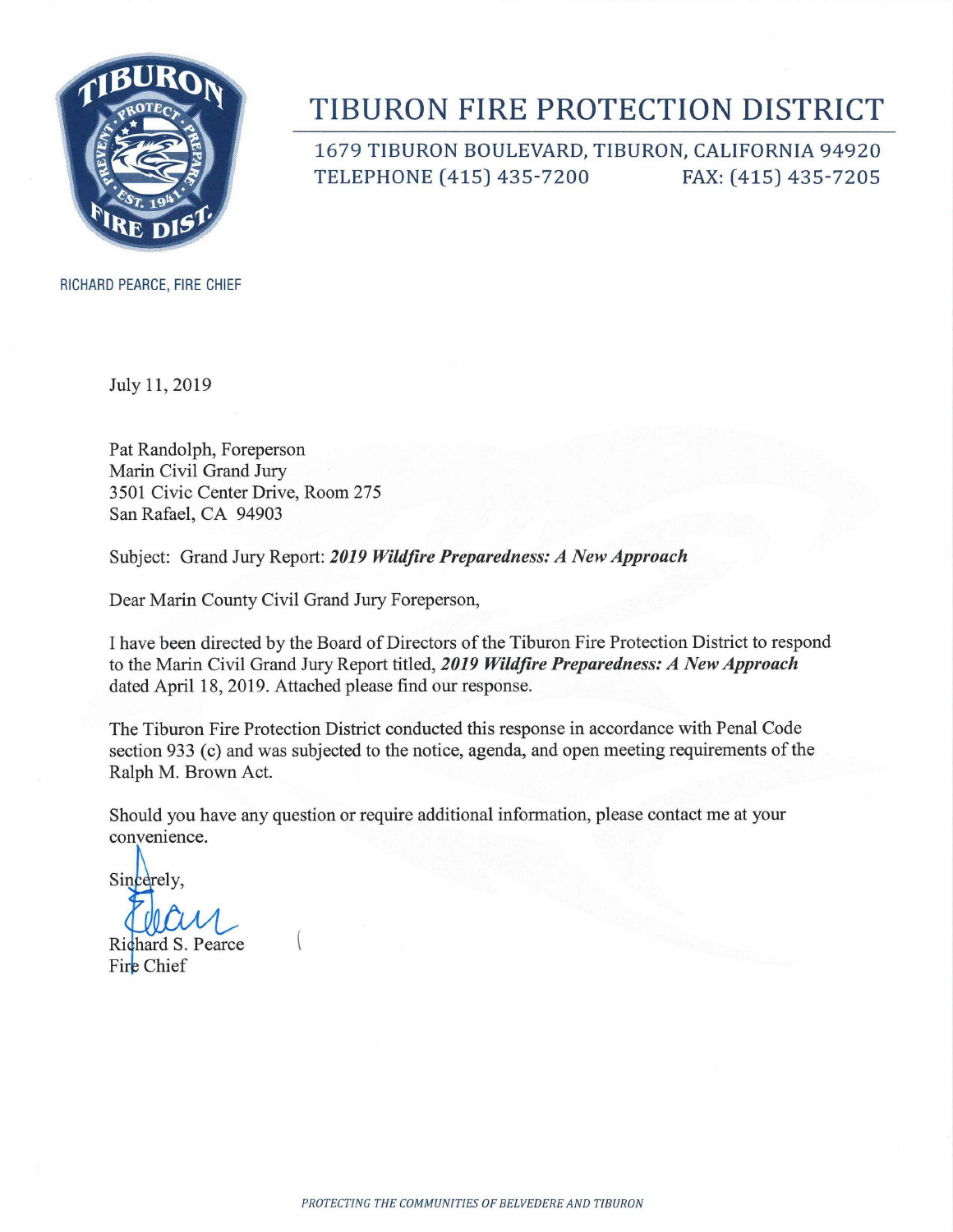# **AGENCY RESPONSE TO GRAND JURY REPORT**

Report Title: 2019 Wildfire Preparedness: A New Approach

Report Date: April 18, 2019 Response Date: July 18, 2019

Agency Name: Tiburon Fire Protection District Agenda Date: July 10, 2019

Response by: Richard Pearce Title: Fire Chief

# **FINDINGS (Fl-F22)**

I (we) agree with the findings numbered: F1-F3, F5-F9, F14-F15, F18-F19

I (we) disagree partially with the findings numbered: **F4, F10-F13, F17, F20** 

I (we) disagree wholly with the findings numbered: F16, F21-F22

(Attach a statement specifying any portions of the findings that are disputed; include an explanation of the reasons therefor.)

# **RECOMMENDATIONS**

Recommendations numbered R3-R6, R8, R12-R13 have been implemented. (Attach a summary describing the implemented actions.)

Recommendations numbered \_\_\_\_\_\_\_\_\_\_ have not yet been implemented but will be implemented in the future.

(Attach a timeframe for the implementation.)

Recommendations numbered R1, R7, R9-R11, R15 require further analysis. (Attached an explanation and the scope and parameters of an analysis or study, and a timeframe for the matter to be prepared for discussion by the officer or director of the agency or department being investigated or reviewed, including the governing body of the public agency when applicable. This timeframe shall not exceed six months from the date of the publication of the grand jury report.)

| Recommendations numbered                      |  |         |  | will not be implemented because |
|-----------------------------------------------|--|---------|--|---------------------------------|
| they are not warranted or are not reasonable. |  |         |  |                                 |
| (Attach an explanation.)                      |  |         |  |                                 |
|                                               |  |         |  |                                 |
| Date:                                         |  | Signed: |  |                                 |
|                                               |  |         |  | Richard S. Pearce, Fire Chief   |

1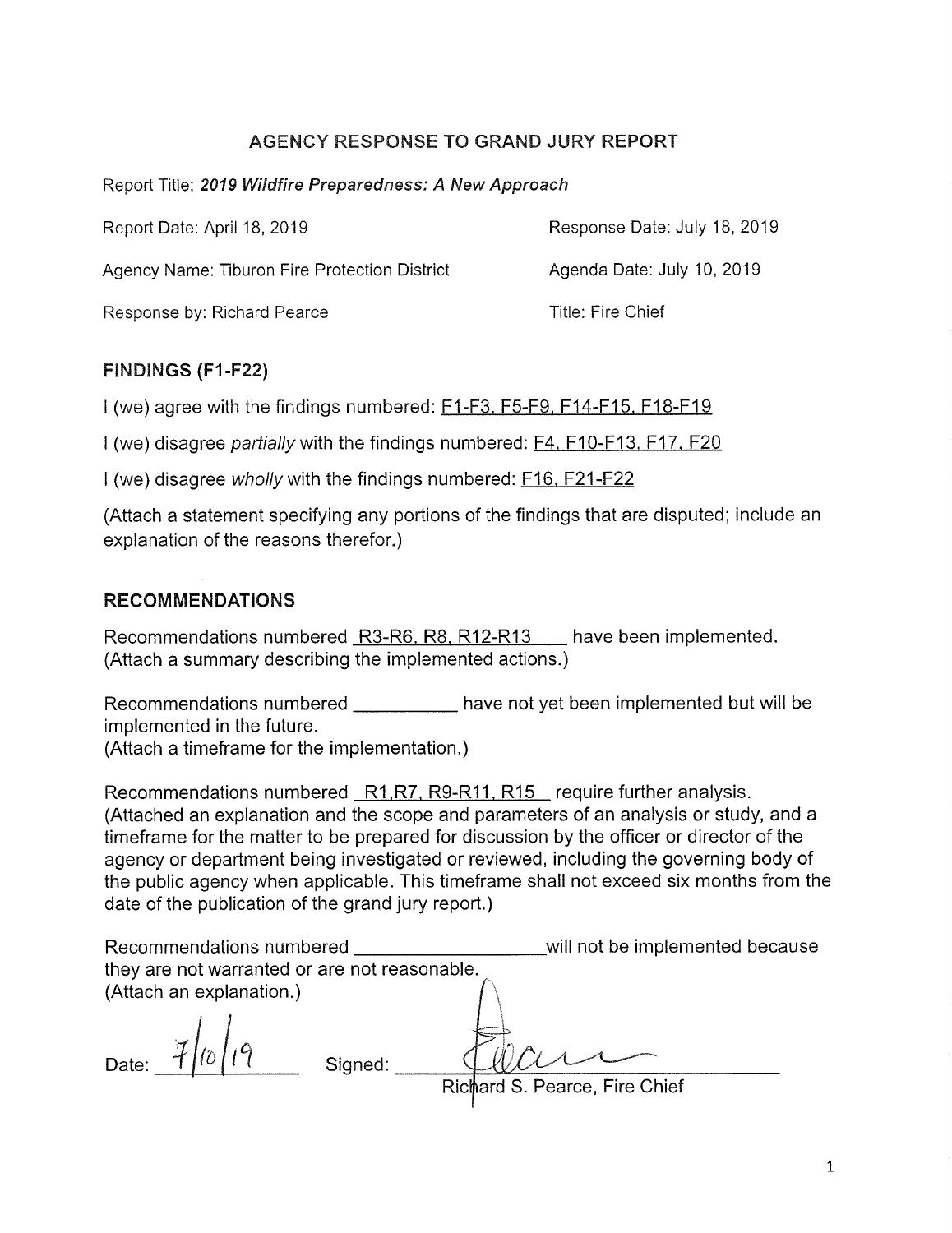#### **FINDINGS - Vegetation**

# **Fl. Existing vegetation management codes are both inconsistent and inconsistently enforced.**

**Agree.** Fire agency policies differ, as do inspection and enforcement procedures.

#### **F2. There are not enough trained vegetation inspectors or fuel reduction crews.**

**Agree.** Although fire agencies are doing their best to reduce vegetation around existing homes, additional resources and dedicated staff are necessary to enhance existing efforts.

#### **F3. Current vegetation enforcement procedures are slow, difficult and expensive.**

**Agree.** Although each municipality has its own code enforcement procedures, a consistent countywide approach would allow for a more efficient and effective enforcement effort.

#### **F4. Government agencies and safety authorities cannot currently manage vegetation on public lands.**

**Partially disagree.** While municipal governments do not have authority beyond their own jurisdiction, a coordinated countywide effort could help bring focus and consistency, as well as potentially additional resources, to enhance existing efforts on public lands.

Government agencies and safety authorities can and do manage vegetation on public lands over which they have jurisdiction to the extent that resources and funding are available. Much more can be done, which is one of the many reasons the Marin cities, towns, fire agencies and County have formed a working group to explore the creation of a countywide wildfire prevention program to be funded by a parcel tax on the March 2020 ballot.

#### **F5. All property owners are responsible for vegetation management on their property, yet they are not sufficiently educated about vegetation management and many do not have the physical and financial resources to create defensible space.**

**Agree.** Although education has been provided through individual fire agencies and FIRESafe Marin, we agree that education efforts need to be understood by broader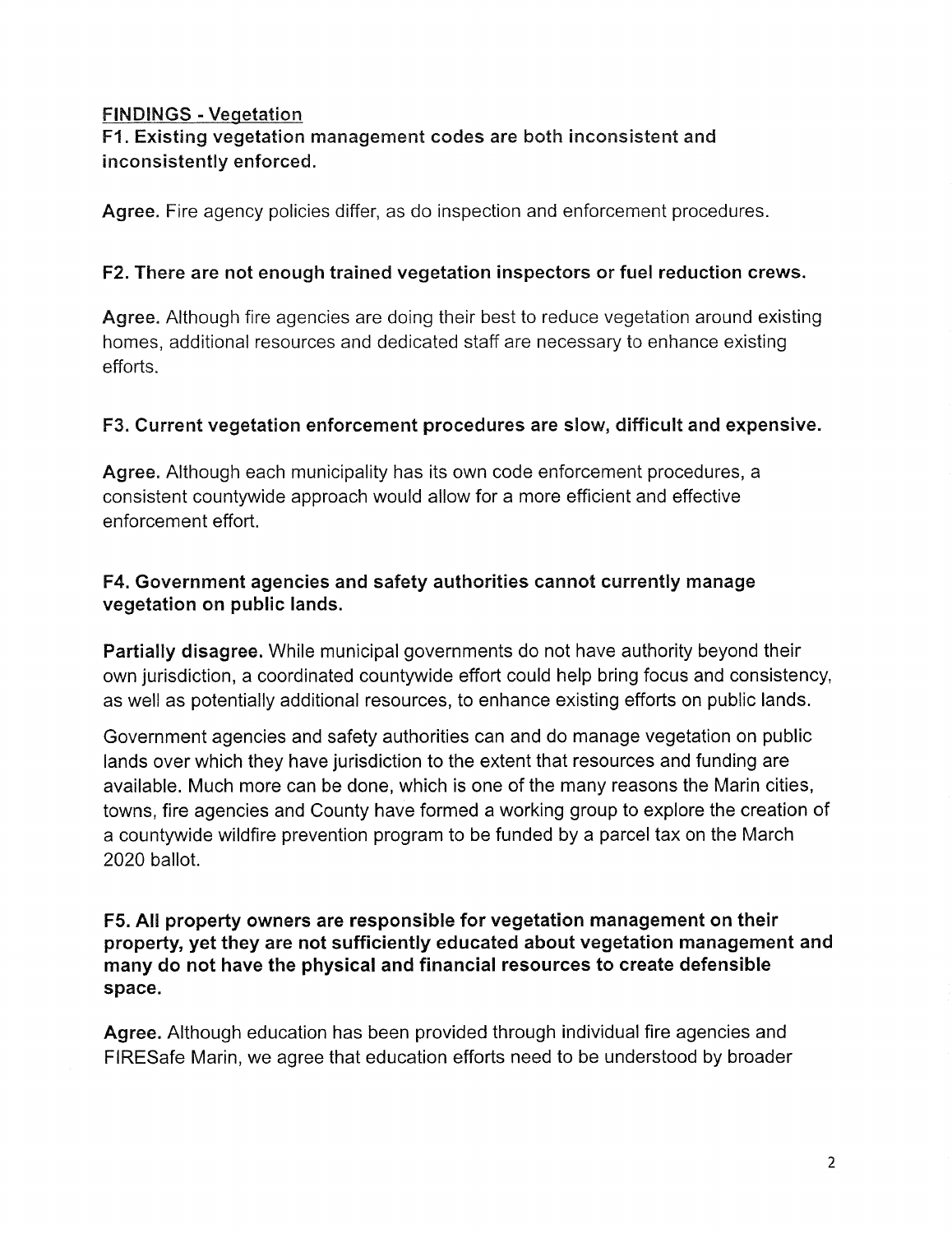sections of the community. Grant programs should be considered for those that may not have the physical or financial means to complete the necessary work.

#### **FINDINGS — Education of the Public**

# **F6. Wildfire preparedness education is inconsistent and fails to reach most citizens, especially parents of young children.**

#### **Partially disagree.**

Education is offered in a consistent fashion countywide by the fire agencies and FIRESafe Marin. The demographics of our hosted meetings/forums and exercises generally lack a younger demographic - especially parents of young children. Agencies need to create new forms of outreach to garner participation from this demographic.

# **F7. The most effective method of education is person to person in neighborhoods.**

# **Agree.**

Defensible space home evaluations with a trained professional are the preferred and best method for educating residents.

# F8. Although Marin has 30 plus Firewise neighborhoods, the most in California, **they only cover a small percentage of population and land.**

#### **Agree.**

Firewise Communities are a great mechanism for bringing communities and neighborhoods together. They provide an organized approach to reducing hazards and risks.

#### **F9. Sufficient public funds have not been provided to sustain comprehensive wildfire preparedness education.**

# **Agree.**

Generally, fire agencies are funded for response and mitigation of emergency incidents. Development into the Wildland Urban Interface and climate change, with major fires in recent years, are requiring resources greater than those available by local municipalities and fire agencies.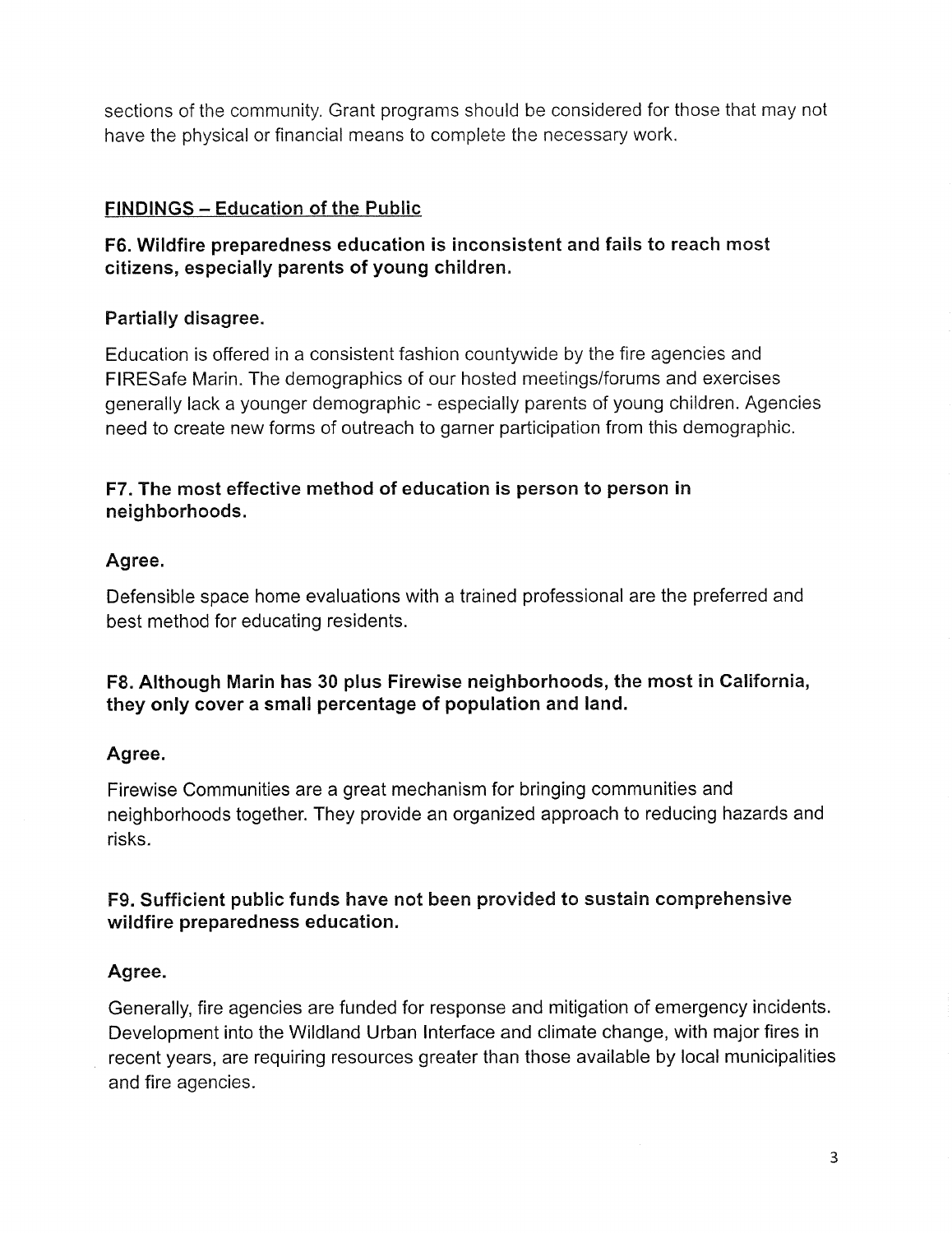**F10. Educating the public requires a different set of skills than firefighters usually have.** 

#### **Partially disagree.**

Firefighters have experience that adds value to educating the public; however, they also have other, often more pressing responsibilities. Dedicated public education staff and defensible space home evaluators can spend more quality time on task than firefighters.

#### **FINDINGS - Alerts**

**F11. Any hesitation to use the WEA system can be deadly even if its alerts might reach people outside of its intended target zone.** 

# **Partially disagree.**

All appropriate emergency alert systems should be used to the fullest capacity as soon as possible depending on the conditions and needs to maximize safety. The WEA system is not geographically specific and can bleed over to areas where evacuations are not necessary. This would result in adding unnecessary traffic to already congested roadways impeding evacuation egress of those most affected. We agree it is a useful tool, but it must be well-coordinated between the Incident Commander and Sheriff's Office of Emergency Services.

**F12. Alert Marin sends the most accurately targeted warnings to endangered populations, but it reaches too few residents because it is not well publicized. Both Alert Marin and Nixle require opt-in registration, a serious design flaw.** 

#### **Partially disagree.**

Nixle and Alert Marin are two very different systems. Nixle, by design, is an "opt-in" solution providing general information to the public. Alert Marin is an emergency notification system. Nixle and Alert Marin information is publicized at almost every community event hosted by Fire Departments and Sheriff-OES, with information also available on social media and agency websites.

Listed and unlisted/blocked Mann County landline and VolP (Voice over Internet Protocol) phone numbers are already included in our emergency notification system (Alert Marin), unless the owner specifically requests to have their phone number opted-out. Cell phone numbers are not included in Nixie and do require registration in our Self-Registration Portal for Alert Marin. We agree that more of our residents need to "opt-in" with their cell phone numbers. Additionally, we support changes in State law mandating that cellular information be accessible with an "opt-out" provision like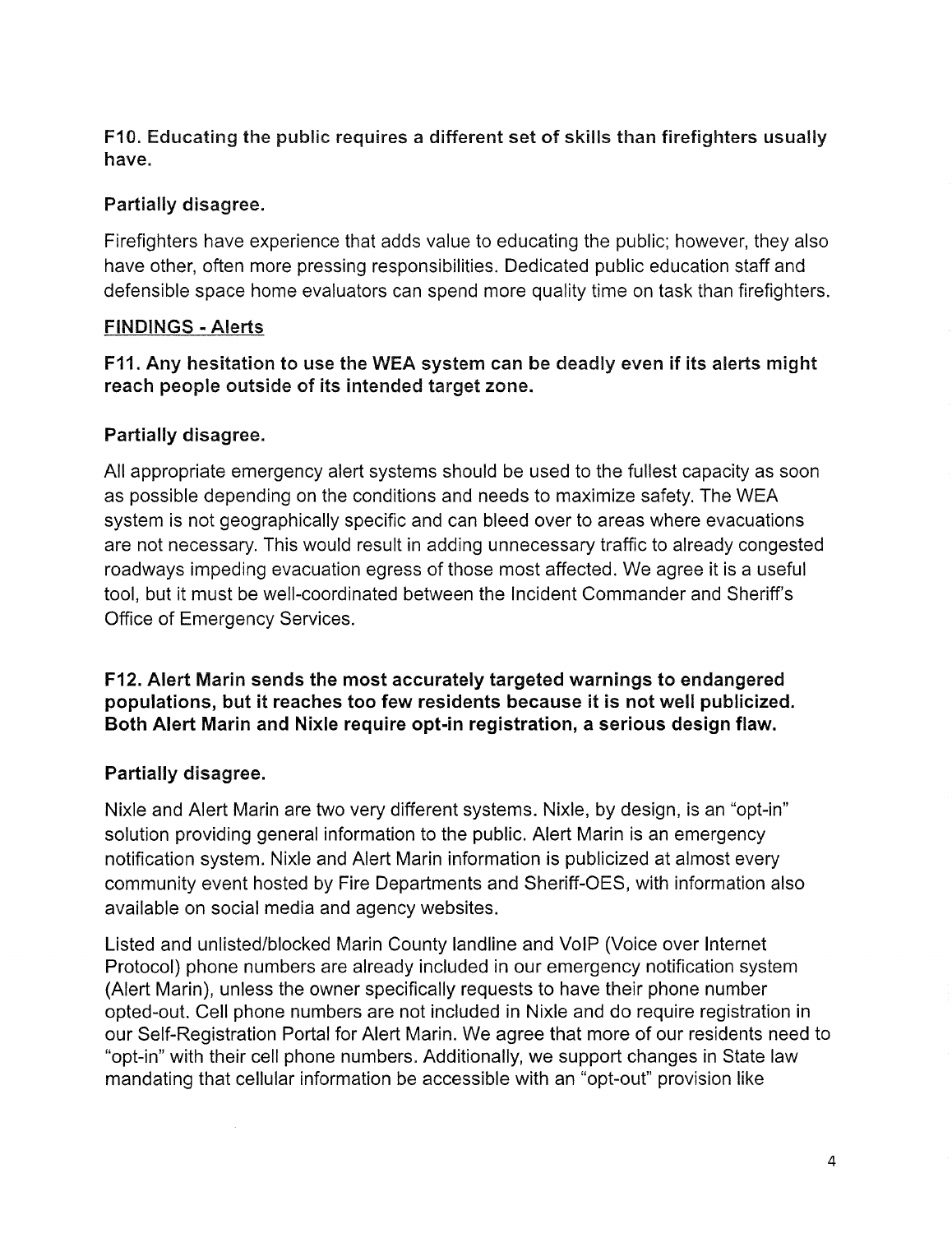landlines and VolP data. We are also pursuing newly available authority to cooperate with utility companies to obtain customer cell phone numbers for these purposes.

We will work with legislators to support bills like SB 46 (Hueso; 2019) which would allow local governments to enter into agreements to access resident cell phone contact information for enrolling county residents in a county-operated public emergency warning system.

**F13. Sirens could be a useful and reliable warning system if their numbers and locations were increased to broaden their reach and if they were enhanced with a customized message through LRAD.** 

# **Partially disagree.**

Long Range Acoustic Device (LRAD) is the name brand of one type of acoustical notification system. This system may have limited reach and limited ability to be heard inside a building. Local testing has provided mixed results based on topography and other outdoor existing noise. This type of system will not be effective in some areas of the County.

#### **FINDINGS - Evacuations**

**F14. In the WUI and in many town centers, infrastructure and roads are inadequate for mass evacuations.** 

#### **Agree.**

Often, historical roadways may lack the necessary width for rapid evacuations.

#### **F15. Evacuation routes are dangerously overgrown with vegetation and many evacuation routes are too narrow to allow safe passage in an emergency.**

#### **Agree.**

Marin County has many narrow roads with limited access and overgrown vegetation, often in sloped and difficult terrain. Much of the vegetation encroachment into the road right of way is the responsibility of homeowners. Public works agencies regularly work with fire agencies identifying and working in the most critical areas.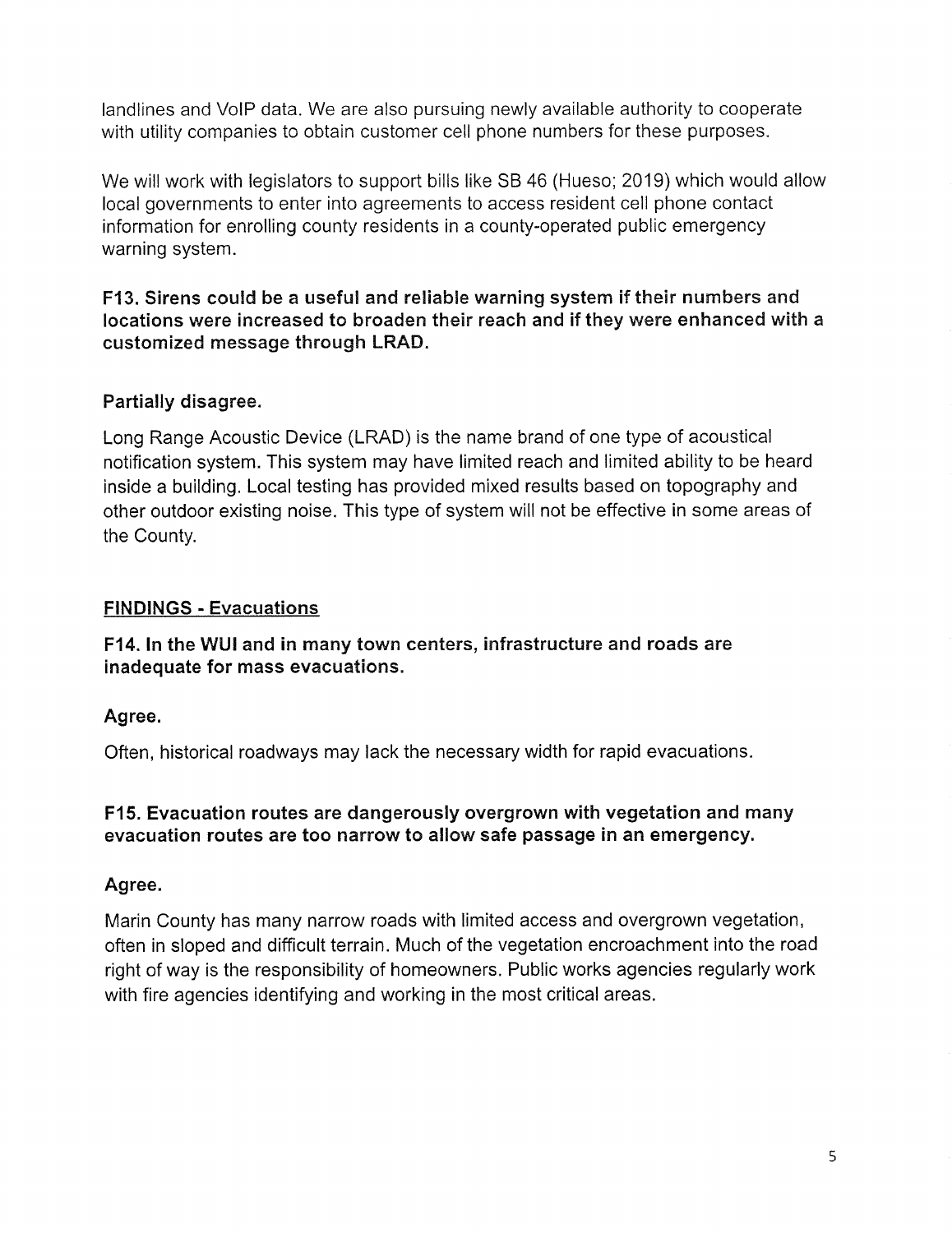#### **F16. Emergency planners often do not publicize evacuation routes due to their mistrust of the public.**

# **Disagree.**

In 2009 the Marin County Fire Agencies developed mutual threat zone maps, pre-identifying primary and secondary evacuation routes as well as evacuation zones. This information is available for first responders to access in conventional paper maps or online. It has also been made available to mutual aid responders outside of Marin County. Fire agencies are in the process of making these maps publicly available.

We do caution residents to take personal responsibility and identify and regularly travel different routes away from their home. Wildland fires can be very dynamic and depending on wind and topography can change direction with little to no warning. A pre-identified evacuation route may not be the safest route for residents to take depending upon the specific type and location of the incident.

**F17. Town councils, planners, and public works officials have not addressed traffic choke points, and, in some instances, they have created obstacles to traffic flow by the installation of concrete medians, bump outs, curbs, speed bumps, and lane reductions.** 

# **Partially disagree.**

Although we agree that more needs to be done, we do not agree that public officials have not attempted to address these issues to date. Additionally, while we agree that traffic flow in an evacuation warrants renewed attention in our circulation planning, many of the elements labeled as "obstacles to traffic flow" by the Grand Jury are intended to increase public safety on a daily basis under regular conditions. Each agency must weigh these daily safety concerns against the use of roads during an evacuation.

# **F18. No studies have been performed to determine how long it would take to evacuate entire communities via existing evacuation corridors.**

# **Agree.**

The fire chiefs are exploring opportunities with technology companies and higher educational institutions studying this type of work. Large scale evacuation planning needs further study and development within Marin.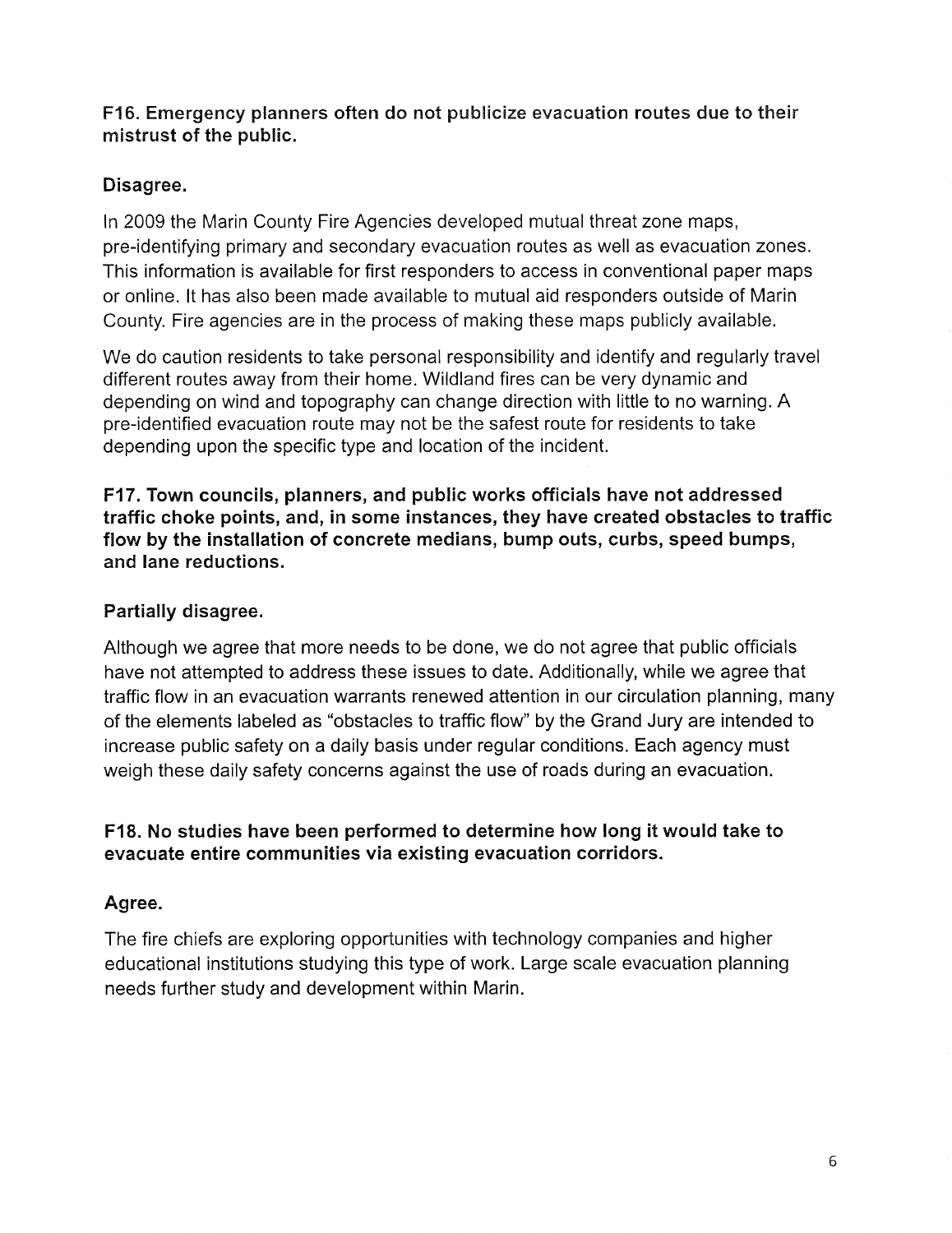**F19. The implementation of traffic-light sequencing and coordination to allow mass egress, and the conversion of two-way roads into one-way evacuation routes to ease traffic congestion, are dangerously delayed and years away from being implemented.** 

#### **Agree.**

Large scale evacuation planning needs to identify which corridors would benefit greatest from contra-flow traffic-light sequencing. Coordination with public works agencies and identification of funding sources would be needed to make this a reality.

**F20. Public transit is a neglected asset of emergency response preparedness: all operators except one transit agency are left out of the command structure and none is integrated into the emergency radio communication system MERA.** 

# **Partially disagree.**

Use of the term "neglected' suggests an active decision to exclude transit from emergency response preparedness. The current arrangements reflect an assessment by transit officials of their ability to respond to disasters. Many of these protocols reflect planning for a broad spectrum of disasters that might occur, and it would be appropriate to revisit these protocols for the "new normal" concerning wildfire preparedness and response to an event concentrated in Marin County.

**F21. A bureaucratic culture of complacency and inertia exists in Marin. Government often fails to act quickly to repair known gaps in emergency preparedness, to think flexibly, and to prioritize safety in its planning and policies.** 

#### **Disagree.**

We agree that more needs to be done to address this critical public safety issue in the face of what now is commonly referred to as the "new-normal" has led to larger, costlier, and more frequent wildfires in the state than ever before, burning almost year-round. Because of this, all fire agencies, the County, cities and towns are working together to explore the creation of a countywide wildfire prevention program.

#### **FINDINGS - Umbrella**

**F22. No countywide comprehensive, coordinated policies have been made and no funds have been allocated to prepare for wildfires.** 

**Disagree.**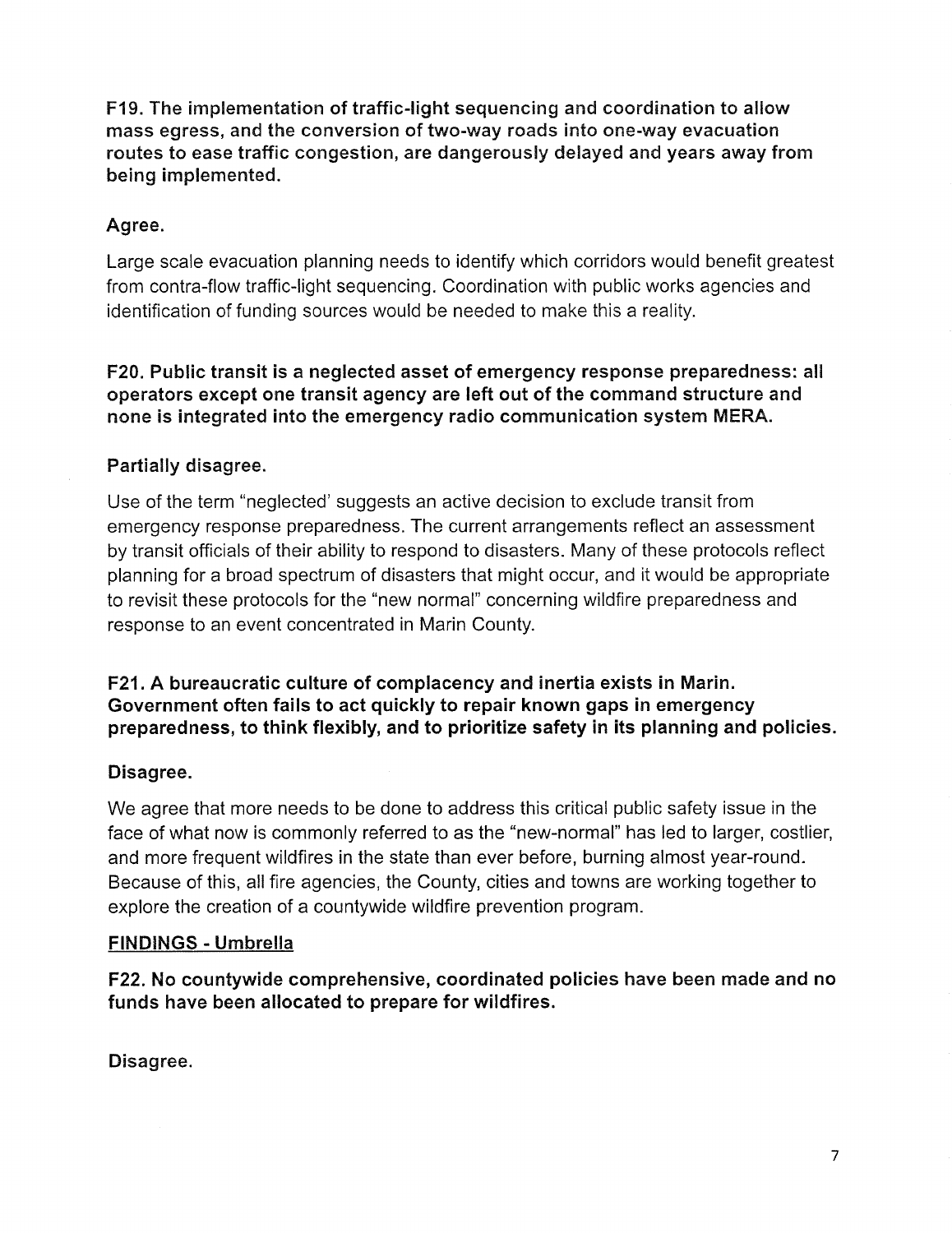There are several coordinated documents, policies or procedures within Marin County including: Mutual Threat Zone Plan, Community Wildfire Protection Plan, and the 2017 North Bay "Lessons Learned" report. All of Marin's agencies are evaluating their budgets and making difficult decisions to make more money available for wildfire preparedness. It is our belief that a stream of revenue dedicated to this purpose is the best route to addressing the resource needs identified in these documents.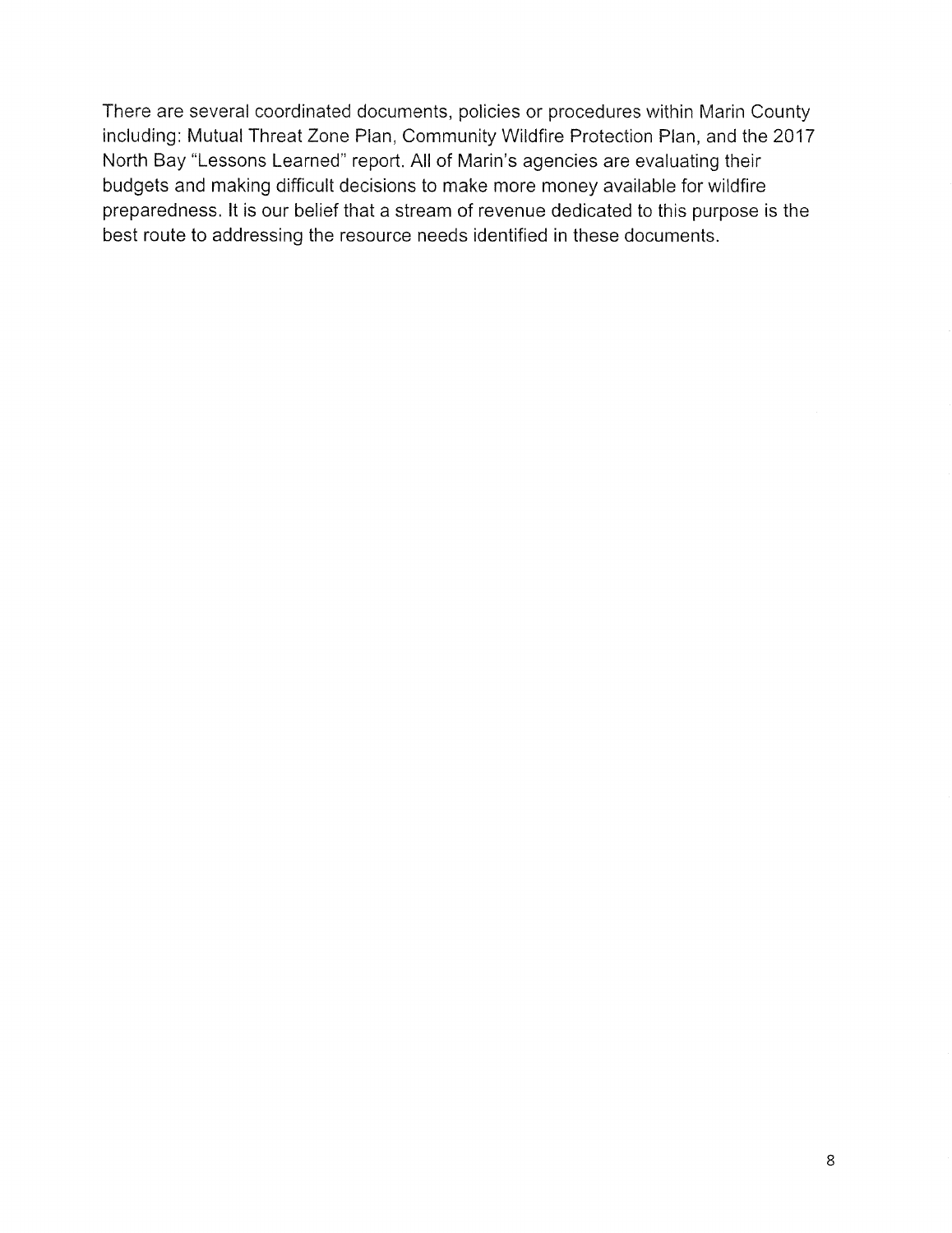#### **RESPONSE TO GRAND JURY RECOMMENDATIONS**

The Marin County Civil Grand Jury recommends the following:

**Rl. Create a comprehensive, countywide vegetation management plan that includes vegetation along evacuation routes, a campaign to mobilize public participation, and low-income subsidies.** 

#### **This recommendation requires further analysis.**

The CWPP is the working document whereby each fire jurisdiction accounts for progress in reducing the wildfire threat respectively. Tiburon Fire District has introduced this document to the Town of Tiburon, City of Belvedere and County of Mann. Participation of stakeholders of public lands needs a higher funding priority however, the efforts of Tiburon Fire District are active and reasonable.

The creation of a Countywide Entity for the sole discretion of Wildfire Prevention efforts may conflict with the overall mission of all fire agencies in Marin. An additional parcel/sales tax measure would further burden constituents and perhaps dissuade public and private landowners from acting on their responsibilities individually while shifting the burden to this new entity.

#### **R3. Develop and implement a fast, streamlined procedure to enforce vegetation citations.**

#### **This recommendation has already been implemented.**

The District hired a full time Fire Prevention Specialist in March 2019 dedicated to Wildfire Risk Reduction Programs with an emphasis on vegetation management, defensible space, home hardening and Firewise Communities. Our intention is to educate homeowners toward cooperative compliance as citations do not typically rectify non-compliance. Constant, consistent and cordial efforts by our staff has proven more successful for non-compliant stakeholders to become compliant. At the extreme, our Board will adopt a Summary Abatement measure to enact compliant work to be performed by a contractor at the lowest bid which can be liened upon the property. Fire prevention officers throughout the county are working on a countywide, streamlined approach updating codes and processes.

#### **R4. Adopt and deliver a comprehensive education program focused on action for**  all residents of Marin on a regular schedule by a team of expert trainers.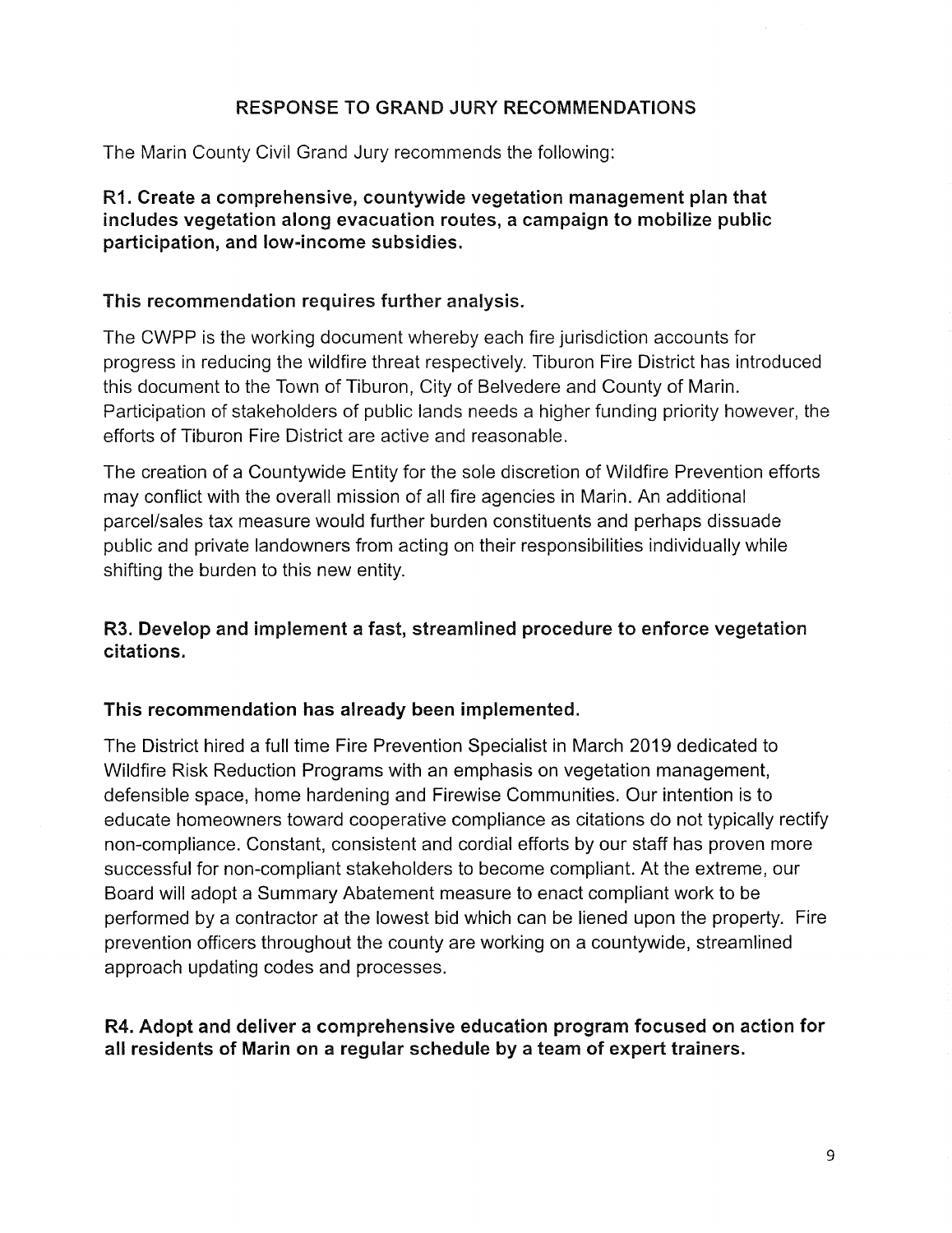#### **This recommendation has already been implemented.**

The District hired a full time Fire Prevention Specialist in March 2019 dedicated to Wildfire Risk Reduction Programs with an emphasis on vegetation management, defensible space, home hardening and Firewise Communities. Education towards action has been a recurrent issue for emergency service providers. We have seen this time and again where current events help drive the message only to wax and wain until the next disaster strikes. Inserting Wildfire Preparedness into our already positive public education programs has proven effective in reaching desired audiences unfamiliar with these educational initiatives.

# **R5. Promote the creation of Firewise Communities in every neighborhood by all local jurisdictions.**

#### **This recommendation has already been implemented.**

The District hired a full time Fire Prevention Specialist in March 2019 dedicated to Wildfire Risk Reduction Programs with an emphasis on vegetation management, defensible space, home hardening and Firewise Communities. As the Grand Jury report points out, Marin currently has over 30 Firewise neighborhoods. We have enjoyed some success with Firewise Communities, this is a large commitment from the homeowners and requires continual maintenance to achieve the desired outcomes.

**R6. Employ individuals with skills in public speaking, teaching, curriculum design, graphics, web design, advertising, community organization, community relations, and diplomacy to educate the public.** 

#### **This recommendation has already been implemented.**

We currently have very effective fire professionals and FIRESafe Marin educating the public. However, we recognize more needs to be done and this work may not need to be done by our firefighters, who often have competing response priorities.

#### **R7. Collect Marin residents' information and add it to Alert Marin and Nixle databases to make them opt-out systems.**

#### **This recommendation requires further analysis.**

This recommendation would require changes in State law. We will work with legislators to support bills like SB 46 (Hueso; 2019), which would allow local governments to enter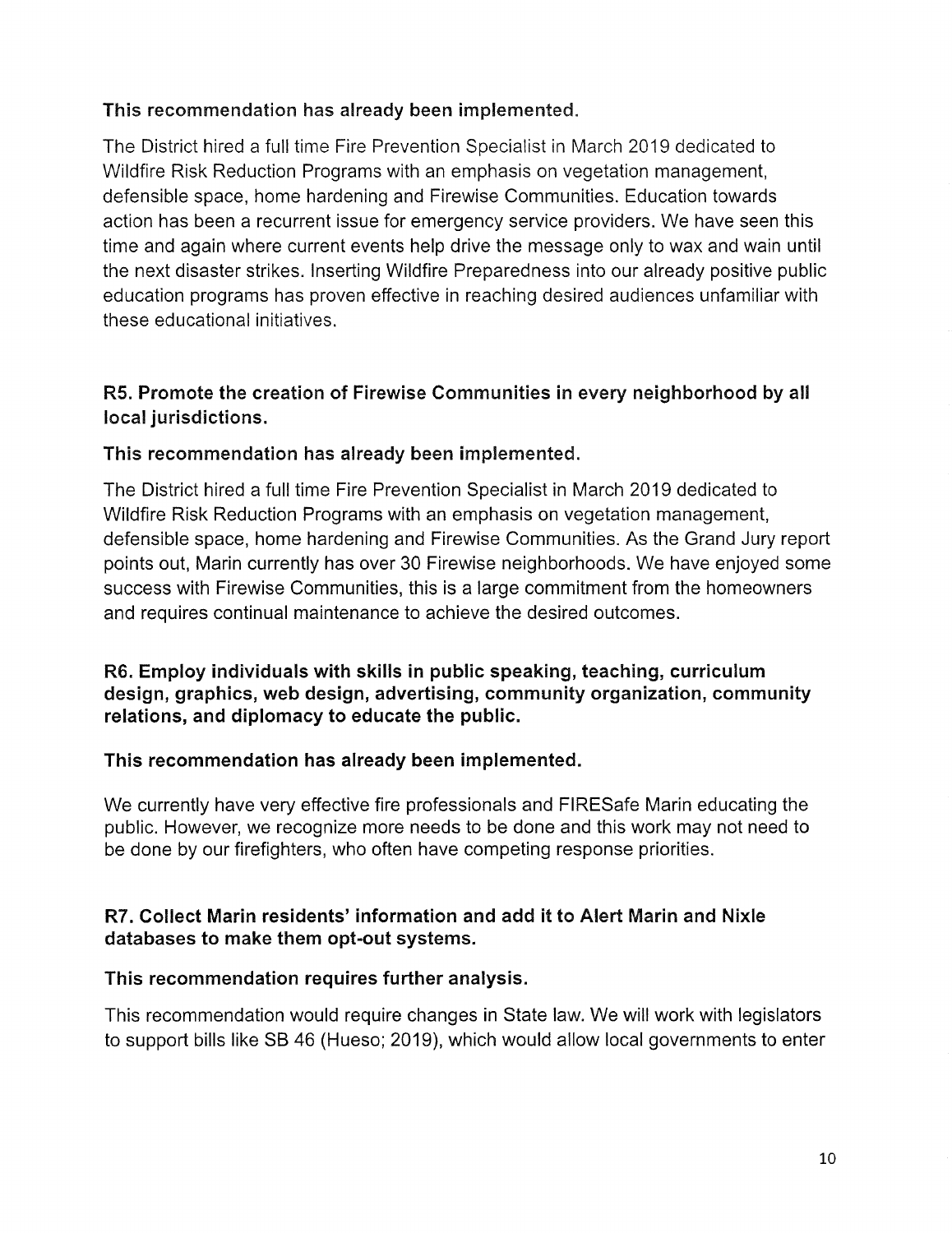into agreements to access resident cell phone contact information for enrolling county residents in a county-operated public emergency warning system.

We are also pursuing newly available authority to cooperate with utility companies to obtain customer data for these purposes, but state legislation would be needed to obtain cell phone contact information.

As much as we support a potential 100% of opt-in on Alert Marin and Nixle, we also should recognize the threshold of a citizen's right to not be required to participate.

#### **R8. Expand the use of sirens with LRADs.**

#### **This recommendation has already been implemented.**

The District has a robust siren program with our Peninsula partners. We are currently assessing the benefits and limitations of the LRAD upgrade.

#### **R9. Research, develop, and publish plans for the mass movement of populations along designated evacuation routes.**

#### **This recommendation requires further analysis.**

Large scale evacuation planning needs to identify which corridors would benefit the most from contra-flow and traffic-light sequencing. The use of experts in this field should be engaged. Coordination with public works agencies and additional funding will be a critical component to our success.

#### **R10. Give the highest priority to mitigating known choke points and to maximizing the capacity of existing evacuation routes.**

#### **This recommendation requires further analysis.**

Large scale evacuation planning needs to identify "choke points". The use of traffic analysis experts in this field should be engaged. Coordination with public works agencies and additional funding will be a critical component to our success.

#### **R11. Incorporate and prioritize plans for mass evacuations in all pending and future traffic/road projects along major escape routes.**

**This recommendation requires further analysis.**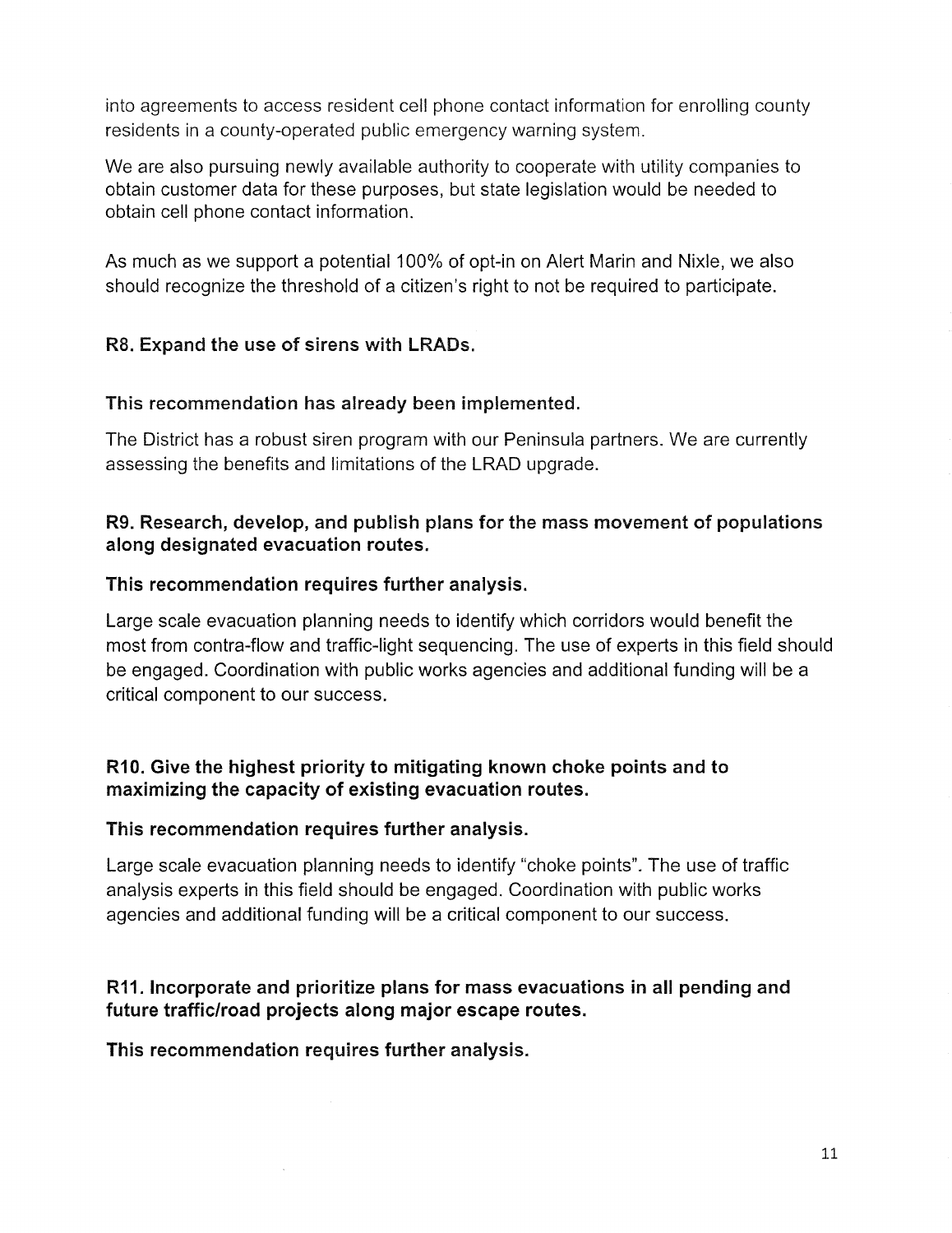Consideration of mass evacuations is an important element for agencies to add to their assessment of road-related capital projects. However, prioritizing evacuation plans above all other considerations may lead to design decisions that impair other important considerations, such as safe use of roads on a daily basis. A balanced lifestyle of each project is required.

# **R12. Educate, prepare, and drill for evacuations in all communities.**

# **This recommendation has been implemented.**

Although all Mann Fire agencies have done this work to some extent, a countywide wildfire prevention program would substantially expand efforts to educate, prepare and drill for evacuations through Marin.

# **R13. Fully integrate public transit into the MERA communications system without further delay.**

# **This recommendation has already been implemented.**

The Marin Transportation Authority is a MERA member.

#### **R15. Establish in the form of a Joint Powers Authority an umbrella organization for wildfire planning and preparedness (vegetation management, public education, alerts, and evacuation), funded by a 1/4 cent sales tax.**

# **This recommendation requires further analysis.**

The Marin cities, towns, fire agencies and county are addressing this recommendation with a working group to explore the creation of a countywide wildfire prevention program governed by a countywide joints power authority. The program scope for ongoing, locally-controlled, countywide wildfire prevention program would include the following:

- Fire fuel reduction and vegetation management
- Defensible-space home evaluations and education
- Evacuation planning and neighborhood preparedness
- Alert and warning enhancements
- Pursuit of grant funds for countywide efforts, as well as grant funding to assist seniors, financially disadvantaged and those with access and functional needs with preparedness measures.